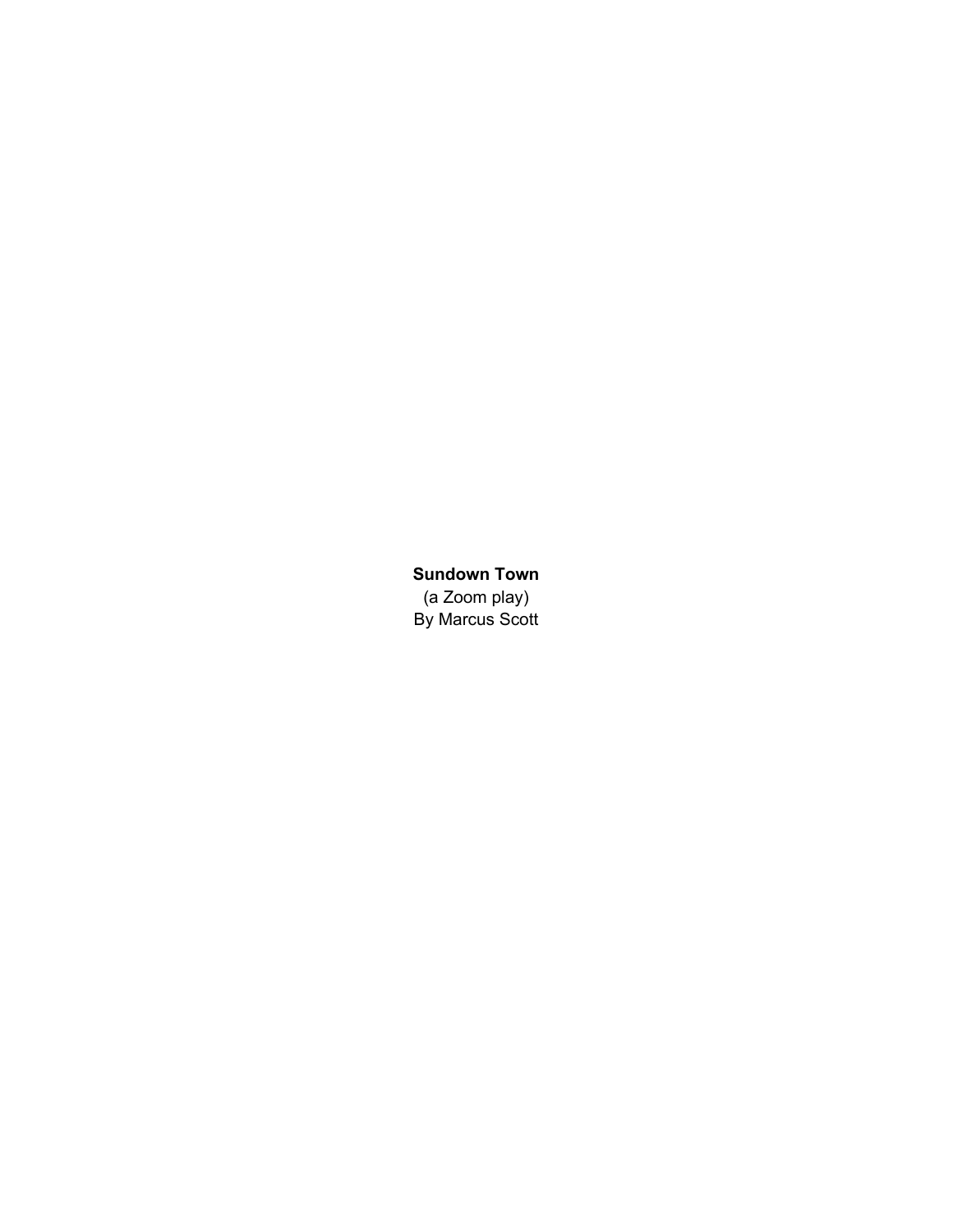**About the show:** *Sundown Town* follows two newly-minted sophomore students fresh from their first year at university who have returned home in the wake of the COVID-19 pandemic. Under quarantine and taking shelter within their homes, just as these two sexually curious and sexually-active young men hop online to unleash their carnal desires, news of a horrific incident prompts them to not only ask questions about the worth of the black body in America, but also its endurance. Written for Zoom, play can also be staged.

#### **Cast / Characters:** 2M

**DAVID** - 19, an awkward, highly intelligent self-described "blerd" with some emotional issues. Snarky, whimsical and polite. The kind of guy on the verge of a major glow-up. Black, Cis-male.

**OMARI** - 19, a teenage dream boy next door, the kind of guy that inspires R&B love jams and who should be on the cover of your favorite urban romance novel. Cocky in a refreshing kind of way, smart in a downto-earth way. Black, Cis-male.

### **Setting:**

June 2020

#### **Time:**

Now

#### **Place:**

Two bedrooms; both in the suburbs.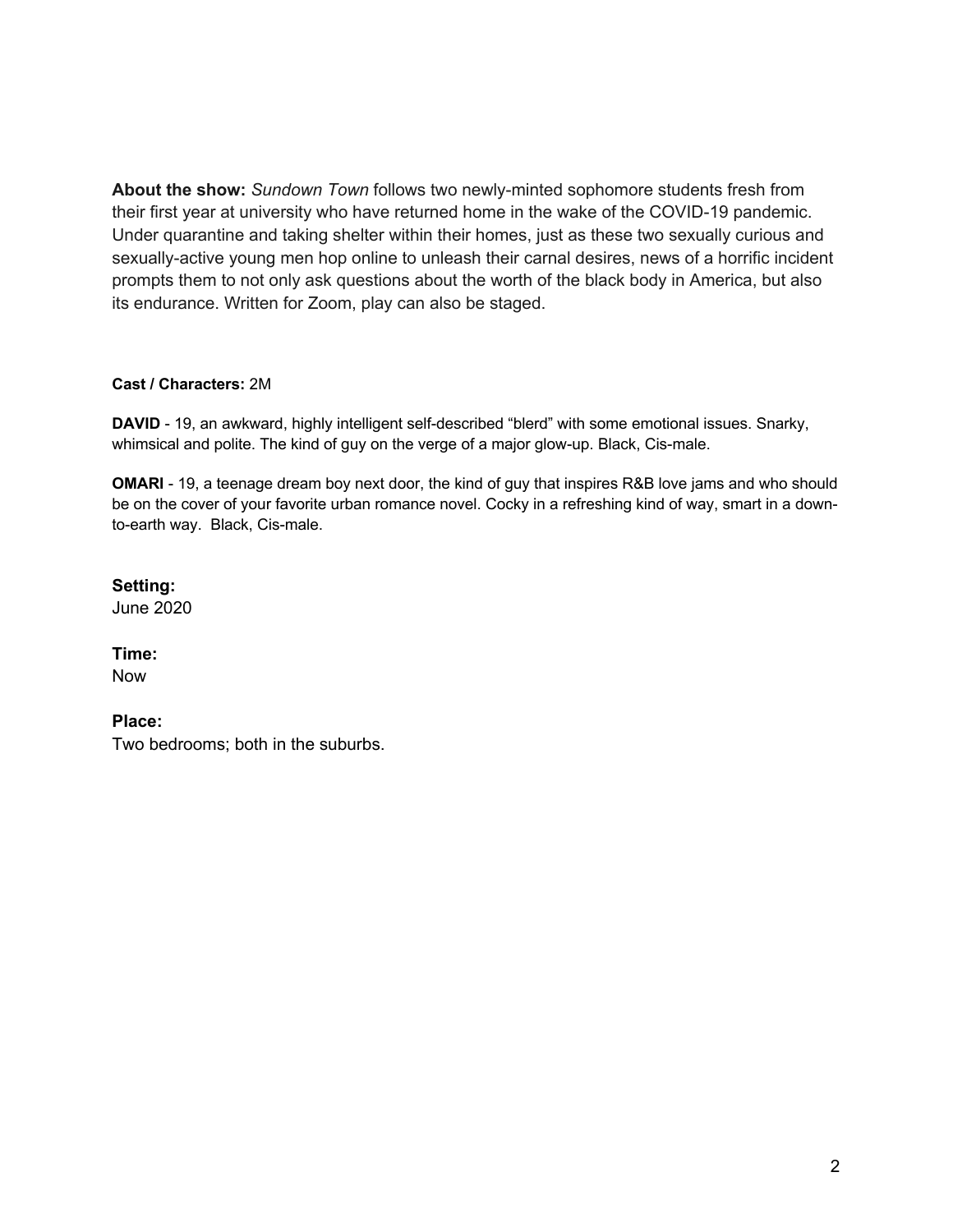(*Omari is shirtless, his hands reaching toward his manhood, staring into the abyss of his webcam, licking his lips. David enters the chat room. He stares for a moment. Puzzled. Then, he notices.*)

### **DAVID**

Oh God! Maybe I should leave you to—maybe you can finish up and—

**OMARI**

You're cute when you pretend to be shy, you know that right?

**DAVID**

Pretending? I don't know what you mean.

**OMARI** You want me to stop?

**DAVID** Figured we'd talk, you know?

**OMARI** (*Putting it away*) ...Oh.

#### **DAVID**

Before we—it's just, we haven't seen each other in a while—

#### **OMARI**

Since the last time you went down on me in the passenger seat of my car last summer?

#### **DAVID**

Look out boys, we're coming in hot!

#### **OMARI**

What can I say, I'm warm blooded. (*Beat*.) What's wrong?

#### **DAVID**

Just wanted to talk. You know, reconnect?

## **OMARI**

What's on your mind?

#### **DAVID**

I missed you. Is that a crime?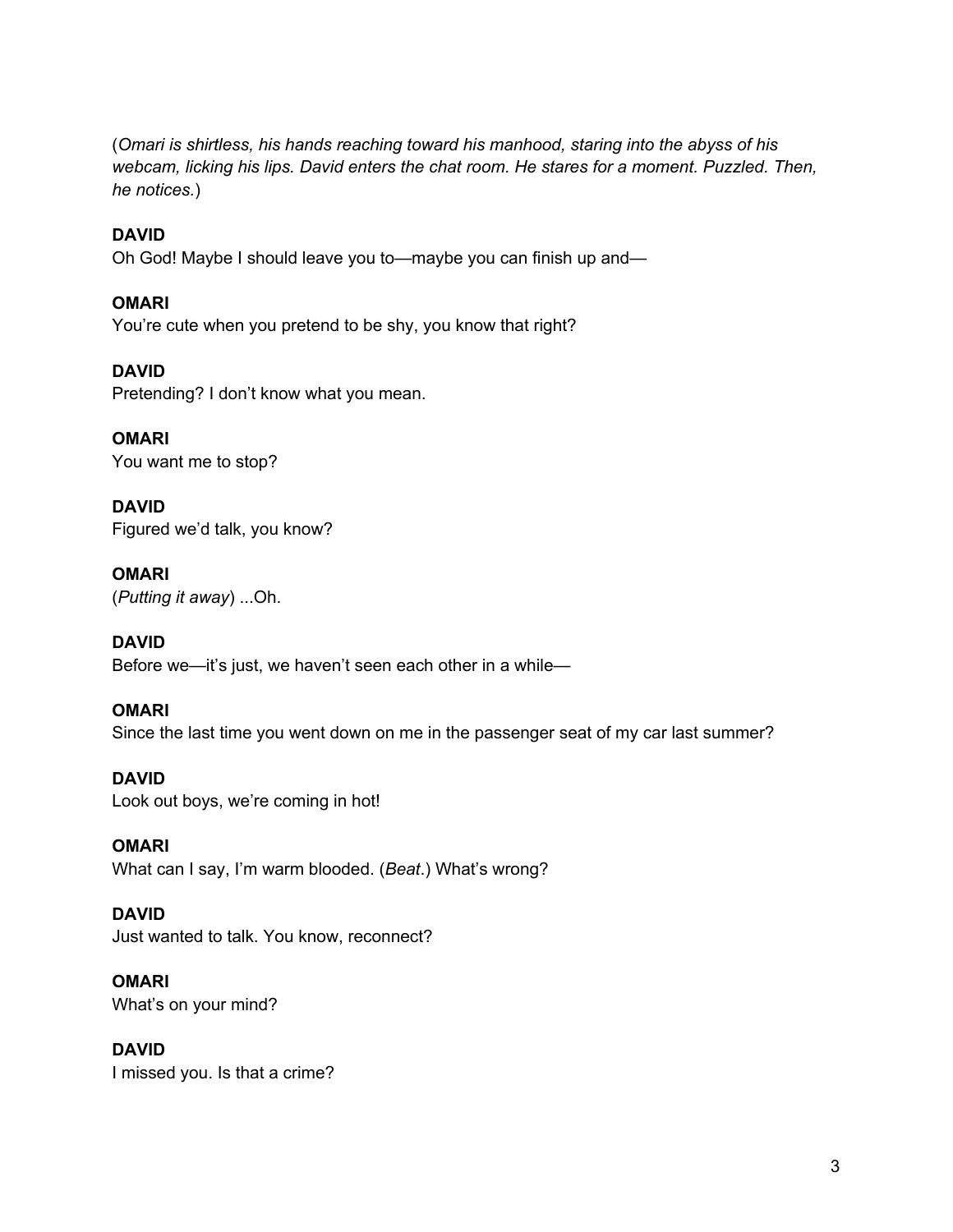#### **OMARI**

In some parts of this country, it's a Class A felony and it's liable to get you 25 to life. (*Beat*.) I think about you all the time. Few months back, when my pops came to pick me up from campus, he asked me what was the first thing I wanted to do when I got home and you just popped right into my head. Like a flash of lightning and I don't know if pops knew it or not, but he just smirked, you know? Like, he saw right into me and through me all at the same time. Like he knew something, like we shared a secret, just between the two of us. Panicked and said I wanted ice cream.

### **DAVID**

Soft serve. Twist in a cone from—

### **DAVID + OMARI**

Kurver Kreme.

### **OMARI**

The best ice cream shoppe, full stop. You remember.

### **DAVID**

Of course. I remember everything about you. (*Beat*.) How was school?

### **OMARI**

This last semester sucked; I almost failed one of my prerequisites and my laptop crapped out on me, so I had to hop on the phone and make some calls; finally got it replaced, but the wellresearched 15-page final paper for my Intro to Civics class didn't save so I had to rewrite the whole thing from scratch. Got an A minus.

### **DAVID**

If there's anyone who can get themselves out of a pinch, it's you. Proud of you, black man.

### **OMARI**

Proud of you, too. (*Beat*.) David, I'm sorry I didn't get around to—you've been on my mind. Really. With school and everything—

### **DAVID**

You don't have to… This last semester wasn't the best for me either. They shut the dorms earlier than they said they would, so I was pretty much homeless for like a week before—had to petition the school so I could grab my things and put the things I couldn't throw in the back of our van in storage. Have you ever put anything in storage?

### **OMARI**

Don't think I have.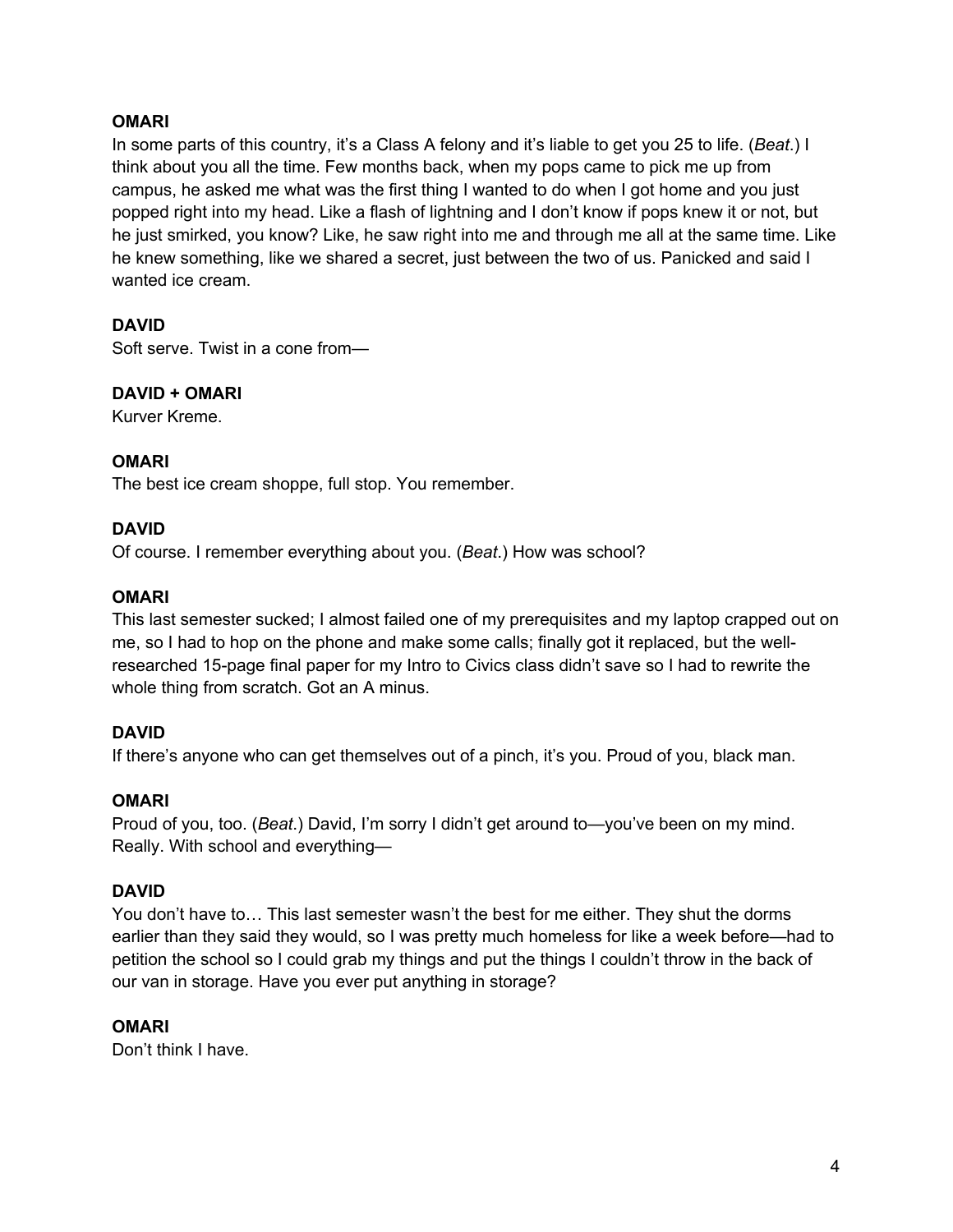It's sketchy. The site manager looked like he came from one of those Victorian penny dreadfuls, you know, if it were a Crenshaw swap meet.

### **OMARI**

No one told your saddity ass to move all the way the fuck out to the West Coast.

### **DAVID**

It's Stanford. What was I supposed to do? The acceptance rate—

#### **OMARI**

Don't explain it to me. You've had your sights set on Outer Space as long as I can remember. Why not go to the school 15 astronauts went to?

### **DAVID**

Seventeen.

#### **OMARI**

Huh?

# **DAVID**

Seventeen. You said 15.

### **OMARI**

...Oh, did I?

#### **DAVID**

Such a troll!

#### **OMARI**

You make it too easy. (*Beat*.) See you grew into your nose. Lookin' fine and shit.

#### **DAVID**

Sure you kept yourself busy, being so darn irresistible and everything. Who's the lucky girl?

#### **OMARI**

Boy, actually.

#### **DAVID**

Do your parents know?

#### **OMARI**

Trying to tell you, I did some growing up since last we spoke.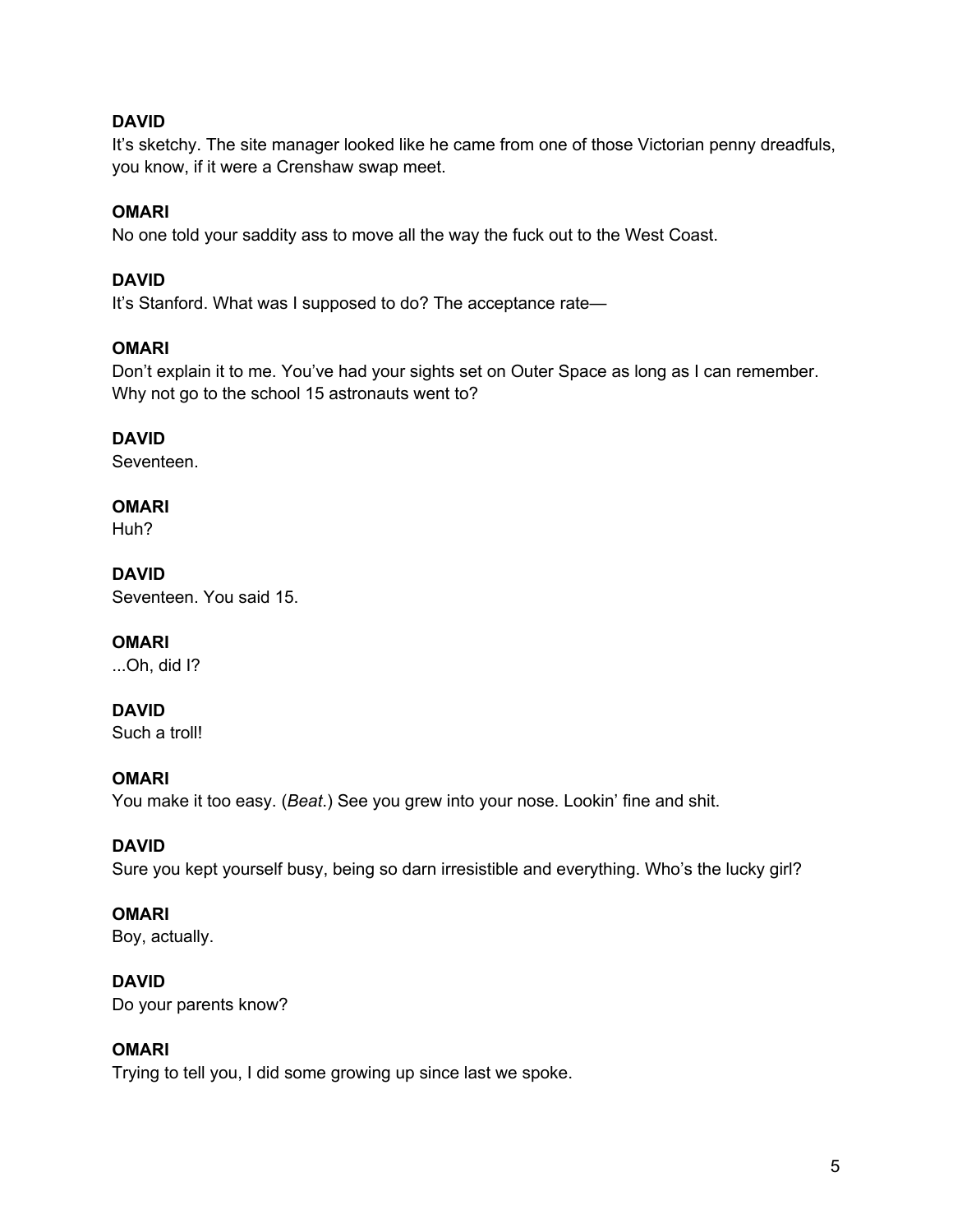Who is he?

### **OMARI**

Some Korean Chester Lockhart wannabe; we met in Chemistry. He was my lab partner. Bonded kinda quick, he's adopted too. Some white Evangelicals from Omaha took him in as a baby orphan and he's still not over it. We fooled around, but it was nothing serious. He gave me the boot after a couple of weeks. Turns out he and I had some fundamental differences.

### **DAVID**

Like?

### **OMARI**

He called microaggressions a *myth* and said he didn't see race, even though his last three hookups before me were all black men because he's a, quote, "size queen with unquestionably high standards" and he can't help himself especially since black guys "have the the fattest, biggest cocks."

### **DAVID**

That limp-dick son-of-a-bitch.

### **OMARI**

He also had a lot of internalized self-hatred. He's very light-skinned, super pale, almost white; has a thing against what he calls "jungle Asians." I couldn't even. What about you? You've been working out, I see. Filled out a bit and from the looks of it, in all the right places. What's his name?

### **DAVID**

Astrophysics.

### **OMARI**

Come on!

### **DAVID**

Not all of us look like an African Joey Russo type fucked a very Black Jake from *Sixteen Candles*.

### **OMARI**

I take issue with the fact that I have to be a Black anything.

### **DAVID**

Now you're just nitpicking.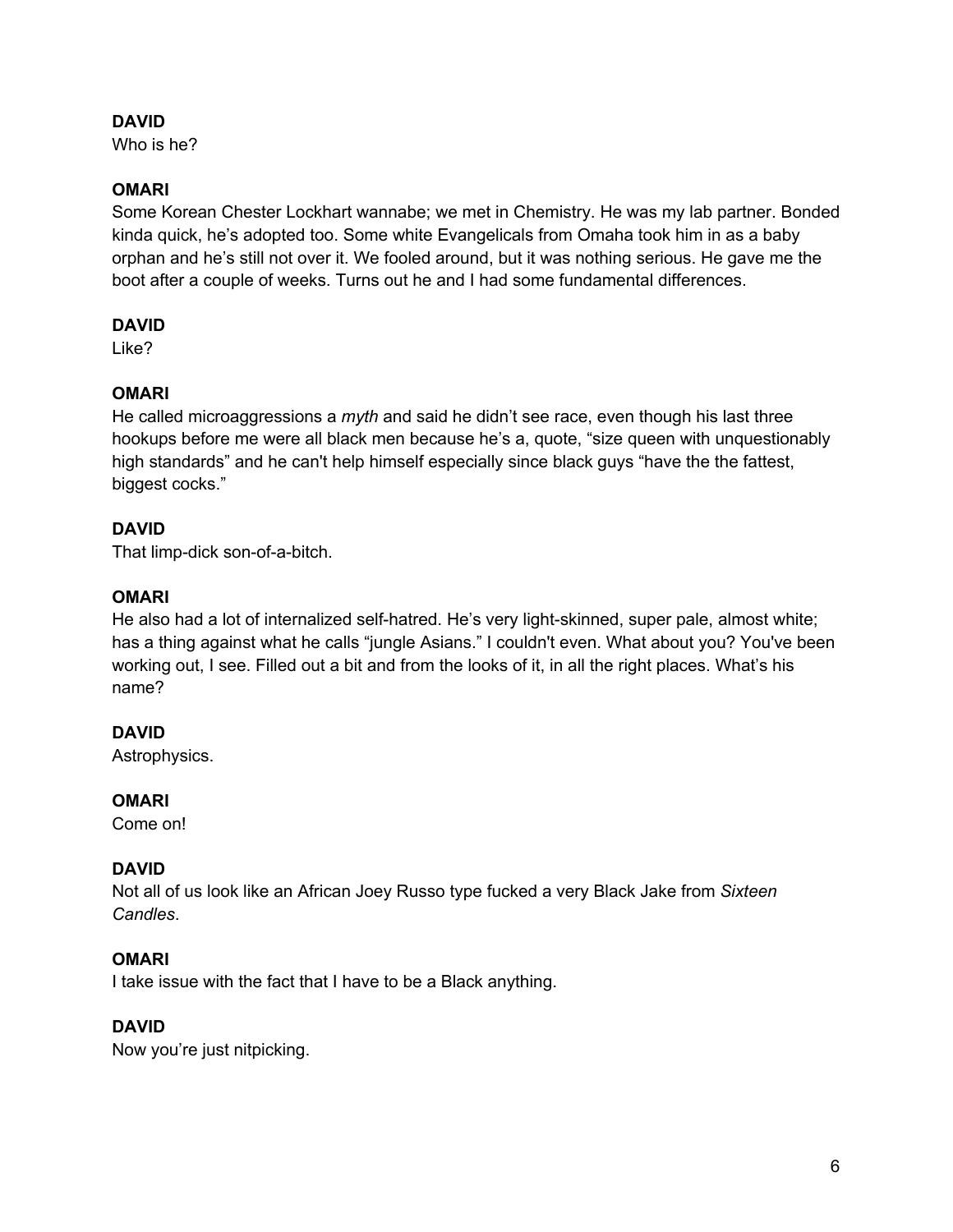#### **OMARI**

All I'm saying is, you never hear Celine Dion being referred to as the white Whitney Houston or Justin Timberlake being called a white Michael Jackson. It's always the other way around. Besides, we have our own teen heartthrobs. Although, I do appreciate the compliment. A handsome devil like you; still don't believe you haven't seen any action since we—is Stanford full of uggos or something?

### **DAVID**

One isn't motivated to find someone else to scratch the itch when their first is someone as notorious as the famous Omari Barnes.

#### **OMARI**

Not that famous.

### **DAVID**

Turning down a full scholarship at a Division I college so you can study Law—

### **OMARI**

Had to think about life after the NFL and seeing that everything from the Olympics to the World Cup and all sports in between are cancelled for the next year and a half, it's looking like I made the best decision at the right time.

### **DAVID**

You are certainly great at making life decisions.

#### **OMARI**

Not always. I could have reached out more, kept in touch. You know how you can go months without seeing someone and then when you do meet, it's like you hit the pause button again and picked up where you left off? Kinda feeling that right now.

#### **DAVID**

Me too. (*Beat*.) Wait, you're wearing underwear, right?

#### **OMARI**

See anything you like?

(*Omari stands up, revealing that he is indeed wearing underwear. They're nice*.)

#### **DAVID**

(*Taking a gulp:*) Very nice *stitching*, nice color contrast—Omari, don't tease.

#### **OMARI**

It's not teasing, especially since we both know how this is going to end.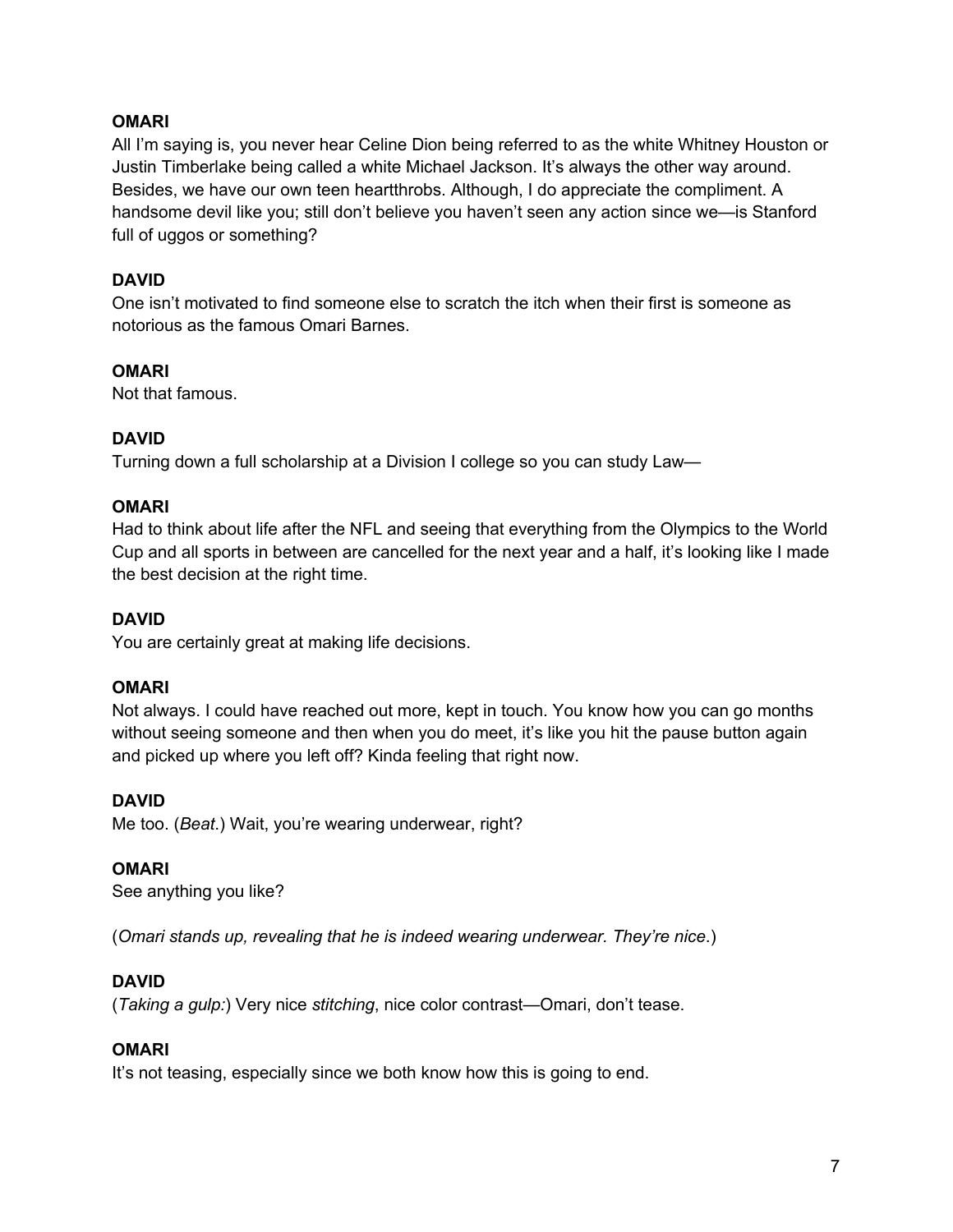**DAVID** And how is it going to end, Omari?

### **OMARI**

With your hand between your legs, eyes crossed and seeing stars.

### **DAVID**

Oh really?

**OMARI** Really. Is your door locked?

### **DAVID**

I think so? (*Beat*.) What about you?

(*David gets up and locks the door.*)

### **OMARI**

The folks are out; running errands. Shouldn't be back for a while. That means, I got you all to myself.

(*David returns, aroused and intrigued.*)

### **DAVID**

Got something to show me?

(*Before he can respond, Omari gets a notification message on his phone. Then another message, then another.*)

### **OMARI**

Hold on. I got a message from one of my followers.

(*Omari opens his phone and looks at it. There's a video. He plays it. The sound of a rebel yell from a revolutionary in the trenches of an uprising, the bursting of gunpowder, the crackle of machine gun fire, the snap of rubber bullets ripping through flesh, a bystander screams. He stops the video. Clicks on another.*)

**DAVID** What's going on?

### **OMARI**

Please forgive me. I just gotta—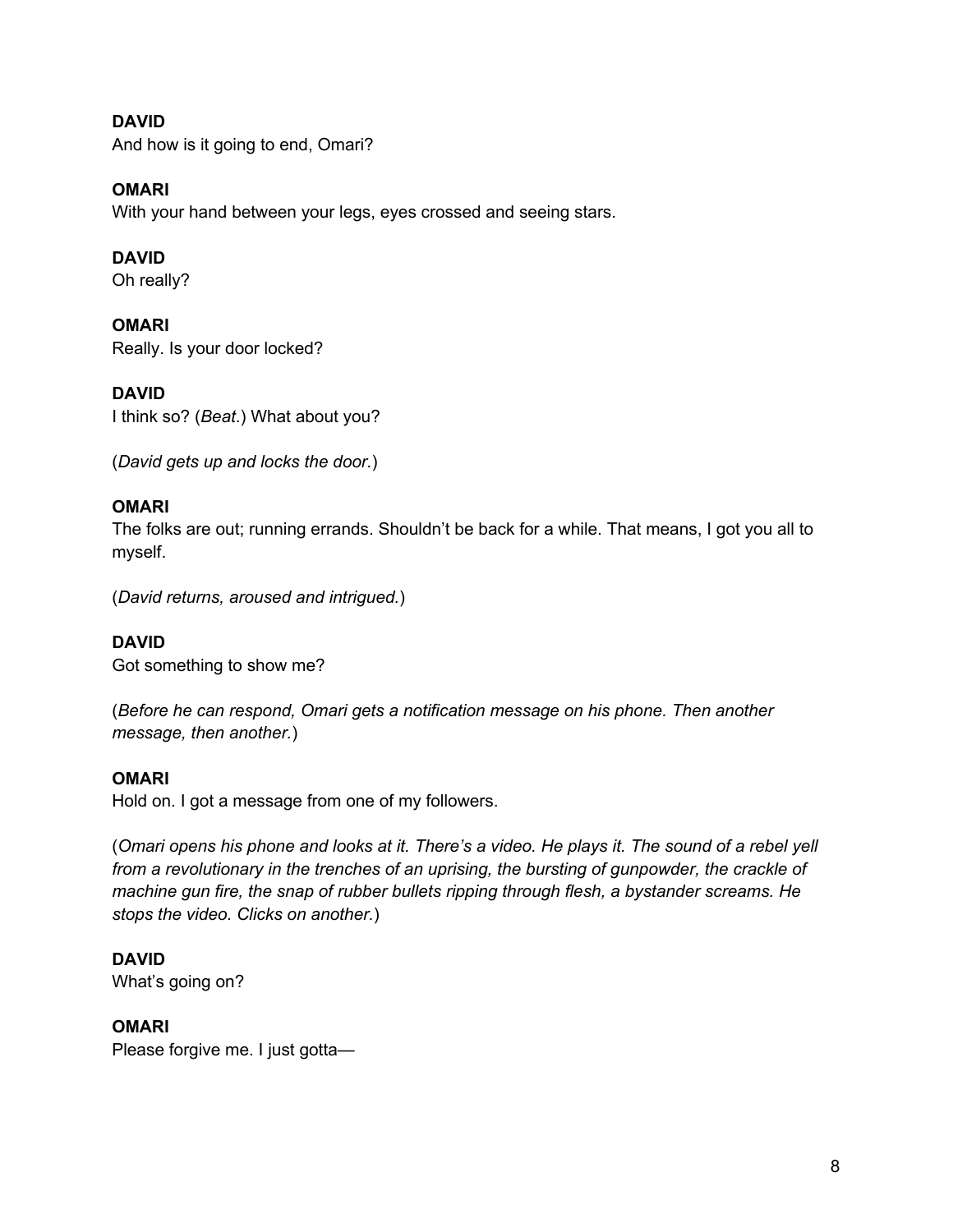(*As the video plays: The sound of a struggle, a body hits concrete, the sounds of manacles wrapping themselves around contorted arms, the sound of resistance, the sound of bloodcurdling cries for help, bystanders plea with law enforcement, the cries slowly go faint as the voice cries out for their mother to no avail.*)

### **OMARI**

You need to see this.

### **DAVID**

(*Realizing*:) I don't. I really don't. I've seen the videos. Too many of them in fact.

### **OMARI**

But this one—

### **DAVID**

(*Maniac fury*:) Which one is it? The one with the redneck white supremacist who bought a bow and arrow to a protest because "All Lives Matter"? The video where the sociopath in blue shot that little girl at point-blank range with pepper spray? Or, the clip where one of the little piggies went to market and called a protester a "fucking faggot"? Not that one? What about the one where that police officer slammed his vehicle into a bunch of civilians? The video where the boy gets shot in the eye with a lead pellet-filled bean bag and is carried down the street of Cleveland as he bleeds out on another protester? The video where the two cops shoved a 75-year old white dude causing him to fall and smash his head on the pavement? Or my favorite, the compilation tape of white people looting, only for people who look like you and me to take the fall and get their assses beaten within every inch of their life by law enforcement? Which one, are we talking about exactly?

### **OMARI**

David, I'm sorry. Maybe I should have kept things light? Didn't mean anything—

### **DAVID**

No, I shouldn't have exploded like that—

**OMARI** As opposed to…?

### **DAVID**

Pervert.

### **OMARI**

Listen, we don't have to—you know, we can just talk like old times, right? Let's do that. No pretenses, no niceties, bullshit. Talk to me like we're back in the quad in high school. (*Beat*.) I'll start, and I hate asking, but how are you feeling?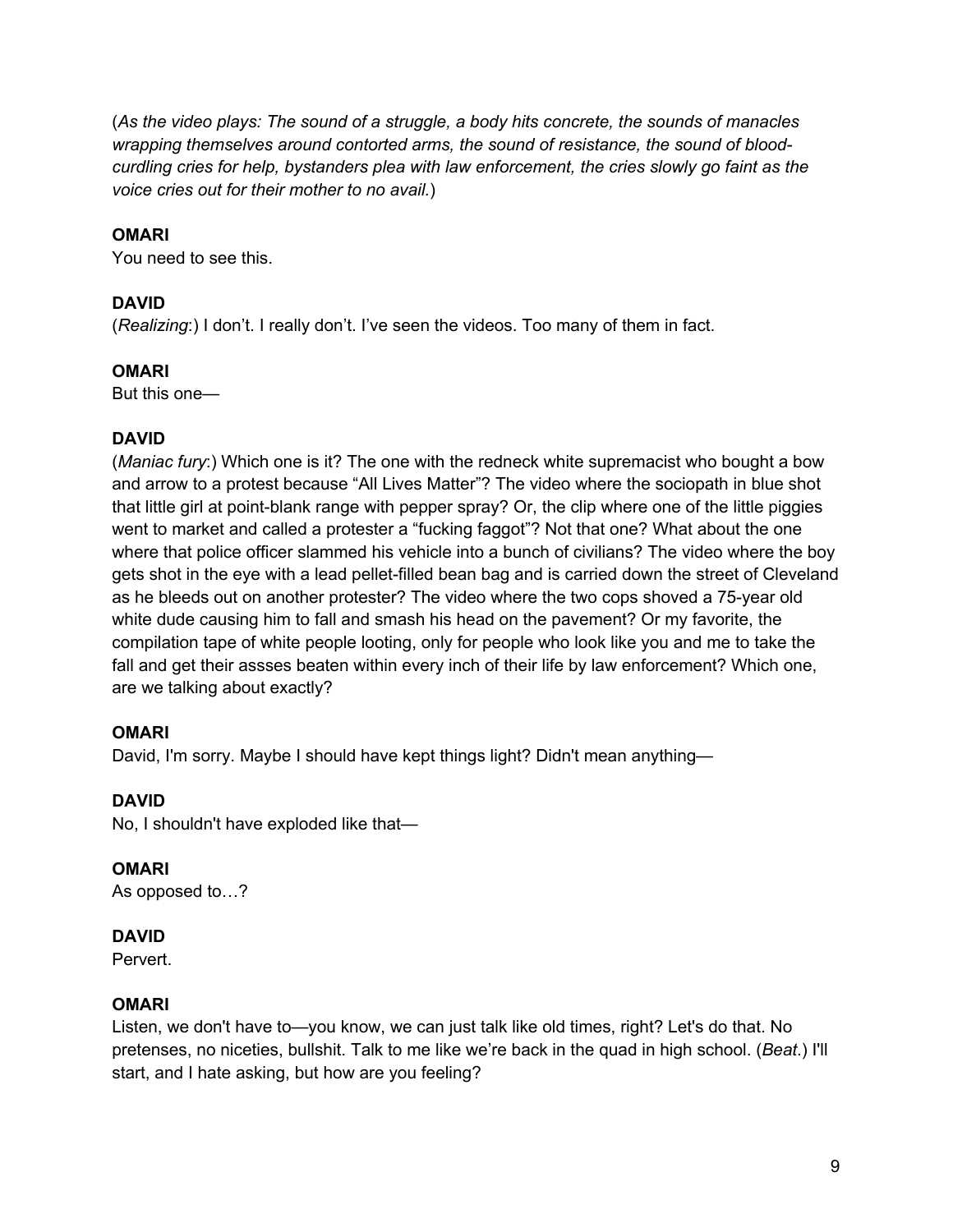How do you deal with all of this? Because honestly… it's like I've been holding in a scream and that scream is like a gas stove leaking in a condemned building, you know? It's circulating, it's in the air, filling up everything… every room, every doorway, just trying to air itself out… but all the windows are shut and just outside the streets are lined with candles. Lit candles. I'm afraid that any day now this scream I got inside of me is going to build into a fireball and it's gonna take me and the whole world with it.

#### **OMARI**

...How does anyone "deal" with this? I thought if I took a couple of days off from social media, maybe I could just take a deep breath and sit in darkness for a while, maybe watch a little TV… that I could find a way to just remember that life goes on, that I'm still here, that these were all isolated incidents. It gave me hope that one day, when I'm stating my cases in court as a highpowered attorney or whatever... that I could make a difference. But I'm beginning to think there's a glaring difference in this country and that difference is the lay of the land, that all these rules and regulations and Bill of Rights and amendments… they only really apply to a certain kind of people and the only way to really see the change we want in this world is to burn it to the ground, only I'm scared of what happens next. Humans are creatures of habits and old habits die hard.

#### **DAVID**

Everything is so fucked. I thought this was going to be my year. But since quarantine began, with COVID-19 and college campuses shutting down, now there's all these other factors at play: Sky-high unemployment rates, our second recession in less than a decade, an impending Great Depression, the rise of Dengue fever in Asia, a plague of locusts swarming through Central Africa, possible UFO sightings and then there's these string of murders against us, people who look like us, live like us, come from the same ghettos and the same suburbs… and yeah, it's been happening, right? But it's happening in real time and it's like fucking *Battle Royale* or *The Hunger Games* and the only weapons they have to arm themselves with are the cameras on their mobile phones and…. it's beginning to feel like we're in some kind of purge, you know, like—

#### **DAVID + OMARI**

Like we're being hunted.

(*A moment*.)

#### **DAVID**

...It hurts, you know.

#### **OMARI**

When's the last time you got a full night of sleep? Mine was the day before yesterday. I passed out at 9pm. I woke up and it was 11am the next day. Slept 14 hours.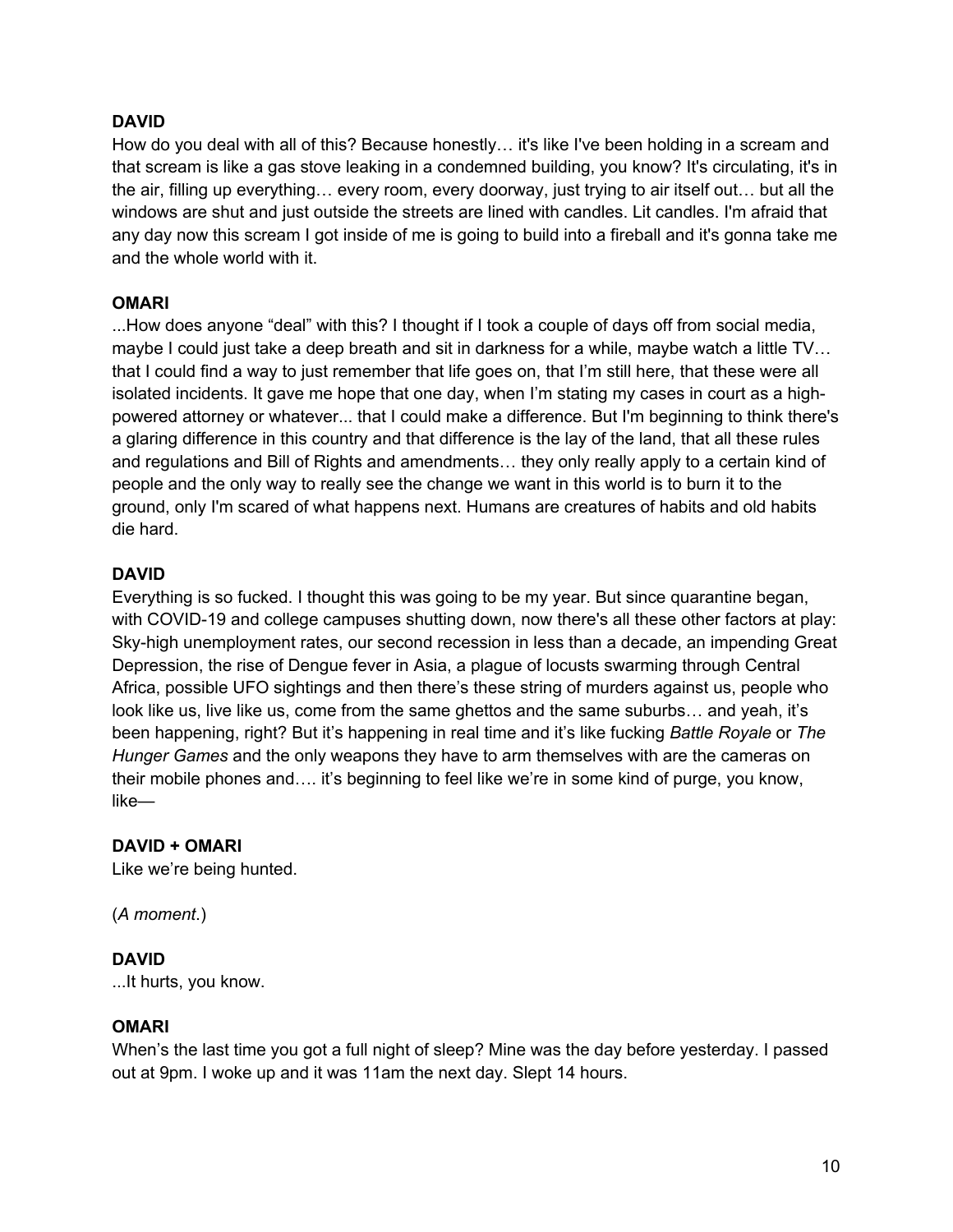I… haven't? Every time I close my eyes, I have these visions.

#### **OMARI**

Visions?

### **DAVID**

Prophecies? Possibilities? Whatever they are, in these dreamscapes, these waking nightmares, I'm either falling to my death, or worse.

#### **OMARI**

Expand on that, please. Worse?

#### **DAVID**

These dreams are like Freddy Kruger-level, only there's no witty one-liners thrown in or a last man standing at the end of them. I had a dream where I was strapped to the back of an old pickup truck and dragged for miles down a dark asphalt road. Had another dream where I was hit by a car and dragged beneath it. Had another one where I reached for my wallet and was riddled by a rain of bullets. Had another one where I was strung up in a jail cell by a plastic garbage bag.

#### **OMARI**

Not exactly pillow talk, but okay…

#### **DAVID**

Sorry.

#### **OMARI**

Nothing to apologize for. I'm just playin'. Go on.

#### **DAVID**

Had another one, but this time I was a kid. Couldn't be more than 14. They brought me in, restrained and strapped me to an electric chair. I was so small they used the Bible I brought with me as a booster seat, put a leather strap on my mouth, covered my face in this cloth… but it was too small, it kept slipping down my face. Took them eight minutes; my teeth were smoking and one of my eyes melted out of my face… But the one that's haunted me? The one that made sleep with the lights on? I was walking down a street, it was dark and I was waiting at a rendezvous point somewhere, waiting for somebody, I don't know who and these two men showed up. They beat me, held me down, possibly raped me, stabbed me in the heart with a screwdriver, then left me to bleed out on some empty street and that was that. Laid there for hours.

### **OMARI**

Fuck.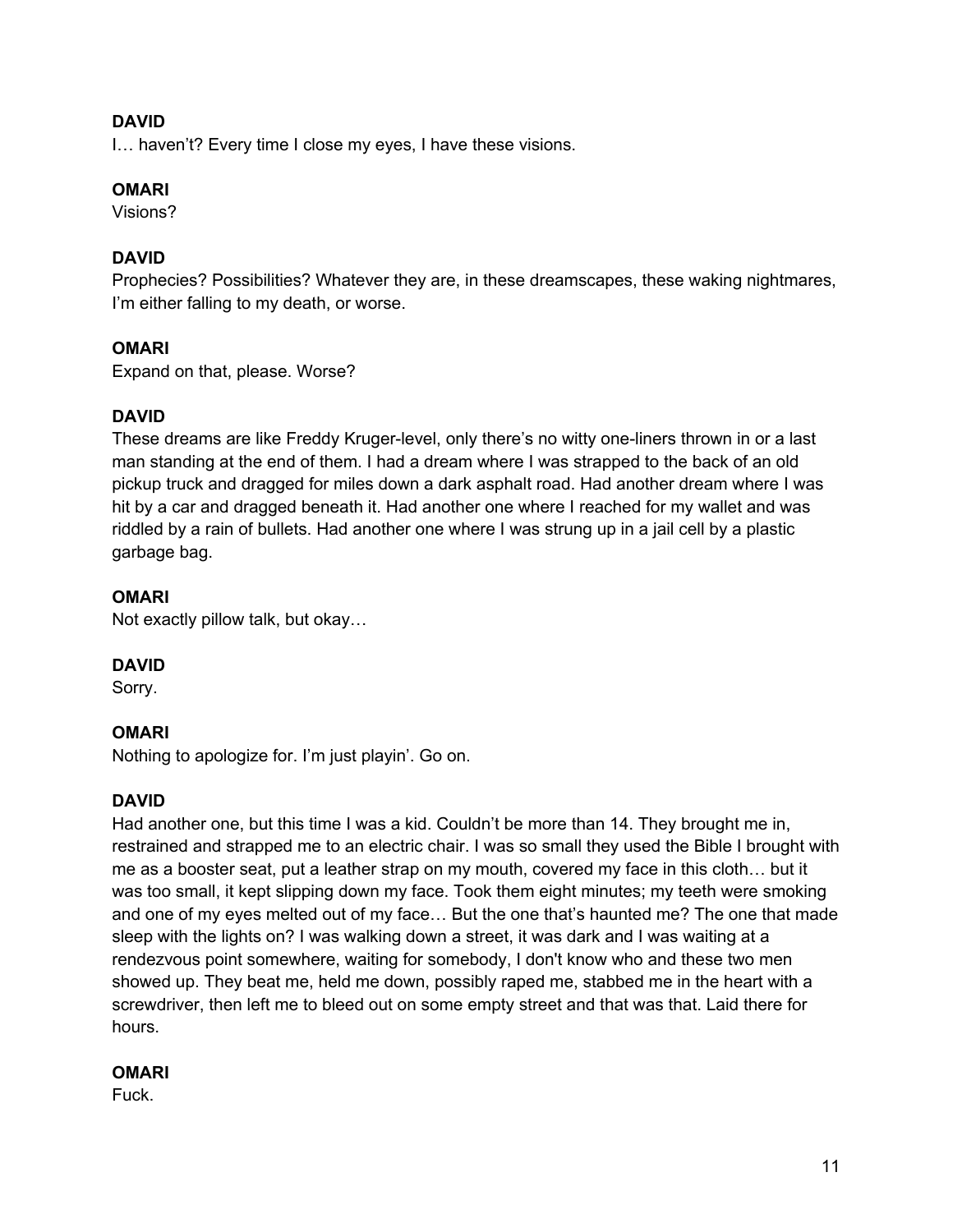Want to know the messed-up part? I did some digging. All of those deaths, every one of them are real. Every one of them happened. Every one of them actually happened to someone in real life, in real time somewhere in this country at some point in our history.

### **OMARI**

I thought I recognized one of them. The one with the wallet… Amadou Diallo?

### **DAVID**

Right. And James Byrd, Jr.; Brandon McClelland; Sandra Bland; George Stinney and Carol Marie Davis Jenkins.

### **OMARI**

Martyrs.

### **DAVID**

What good are martyrs if everyone is basically on the other end of a first-person shooter game simulation?

### **OMARI**

Damn, man. Shit's dark. How many hours of rest would you say you've been able to get since this all started?

### **DAVID**

Don't know. Can't sleep during the night so I try to sleep during the day. Nothing helps. I feel like I'm losing my mind. I keep checking my phone, I keep checking the news, keep refreshing all of my social media pages...

#### **OMARI**

That's your problem right there, my dude. Take some time off. *Socially distance* yourself from the internet.

### **DAVID**

Can you honestly say it'll help when the whole world feels like it's caving in on you? And don't we have a responsibility to stay informed, to know what's going on?

#### **OMARI**

Yeah, but we have a responsibility to ourselves, too. Self-preservation. If all the Karens and Konnors of the world can take a few days off from watching the news or logging on social media because they "need a break" from it all, why can't we? Being plugged in everyday, watching this shit unfold all day, everyday… especially in quarantine? It's not healthy. It can't be healthy.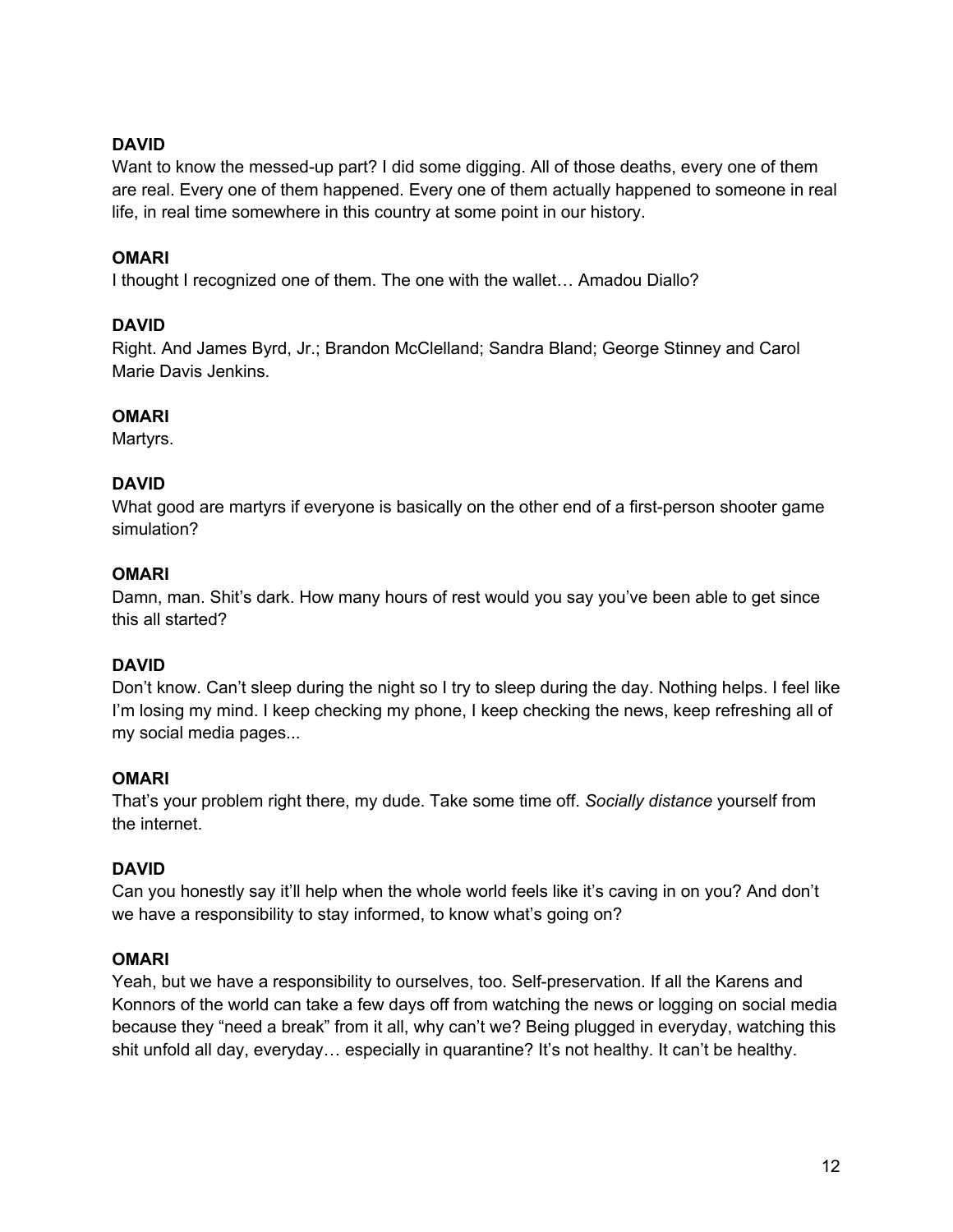You know what they say, we can't be tired. It's forbidden; in order to get things done, in order to get real change—

### **OMARI**

That dream you had, where you died in the middle of the street… what were you doing before?

### **DAVID**

Don't know, but the woman, the one this happened to… she was selling encyclopedias door-todoor. She was being followed by two white men and she took shelter with a young white couple, The Neals. They called the cops, the cops found the men who chased after her, interrogated them and went about their merry way. The wife of that couple walked her for a few blocks and even offered to let her stay, but she didn't want to be a bother. They parted ways, she traveled towards the predetermined rendezvous point where she was supposed to meet her co-workers and within the span of a half hour, she was murdered in cold blood. You see, she was in Martinsville, Indiana… a sundown town… 1968. She was 20 at the time; one year older than the both of us. She thought she'd be safe and it was her first day at her new job and all she wanted was to make a good first impression. That was almost 52 years ago to the day and this shit is still happening. Both her murderers walked; they lived long, died of old age or cancer…

#### **OMARI**

Not even a half-assed formal apology on their deathbeds?!

#### **DAVID**

It's the fact that they keep walking. You know? The jury rests, makes their decisions and those bastards walk right on out and over our graves. It is a mass grave and they keep adding on to the pile, no questions asked. George Zimmerman, walked and hasn't stopped boasting about how he murdered Trayvon Martin. Whoever killed those two white girls and blamed George Stinney, a 14 year old boy, and let him fry?! They walked and danced right on his grave. Usually it's an all-white jury and we're shocked, just *shocked*, when another Emmett Till is left butchered—laid out like some depraved science experiment to ferment in a swamp—, and their killers are found not guilty of the kidnapping and murder of yet another 14 year old boy. They are moral monsters and we're expected to live amongst them, instead of doing what they do in any storybook fairytale they write. Aren't monsters slain by the end of the fairytales? When the sun rises, aren't vampires supposed to burn and like all ashes do, shatter to the winds?

#### **OMARI**

Because, handsome… America is one giant Sundown Town. You being a future astronaut and all, don't you know time is relative? And monsters... the story changes depending on the author.

### **DAVID**

(*After a moment*:) When you reached out, I thought I could use the distraction but here I am, talking about—